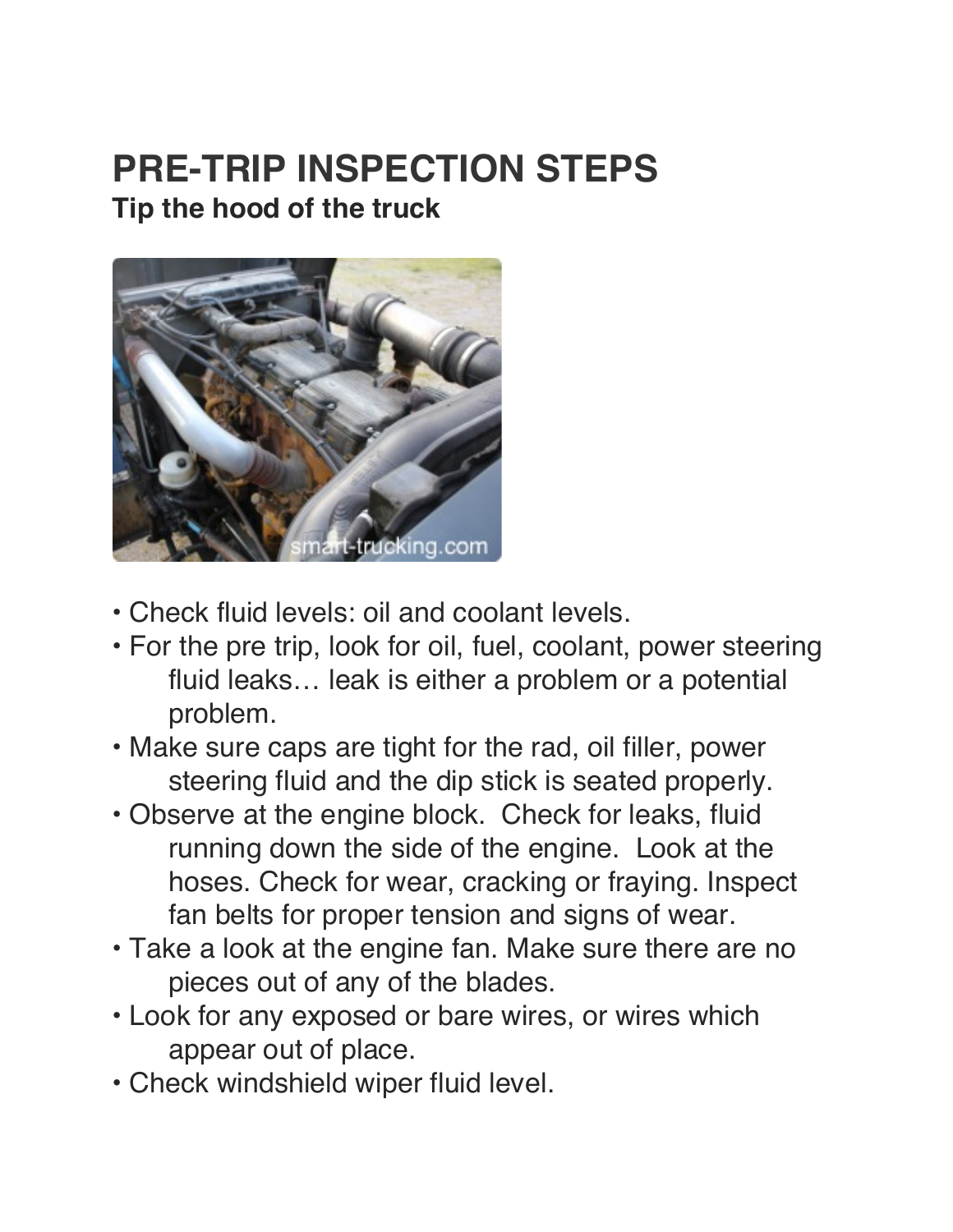- Scan steering axle tires for uneven wear, nails, etc.
- Take a look at the shock absorbers, ball joints and king pins for wear and proper lubrication.

### **Leave the truck hood up – continue with pre-trip inspection**



- Observe all *tires* on your rig as well as the trailer.
- Visually inspect the airlines and electrical cord, to ensure they are properly connected
- Visually check the 5th wheel to make sure it's coupled to the trailer
- Ensure the landing gear is ok, legs are up and secure, and crank handle is secure
- Trailer suspension air bags are up or no broken springs
- Brake pads. Look for good thickness.
- Brake adjustment indicators. Look for proper positioning.
- Look over the entire unit thoroughly for body damage.

#### **Start the vehicle**

- Depress the clutch and start the engine. (in neutral)
- Observe gauges to be sure oil pressure is good and electrical system in charging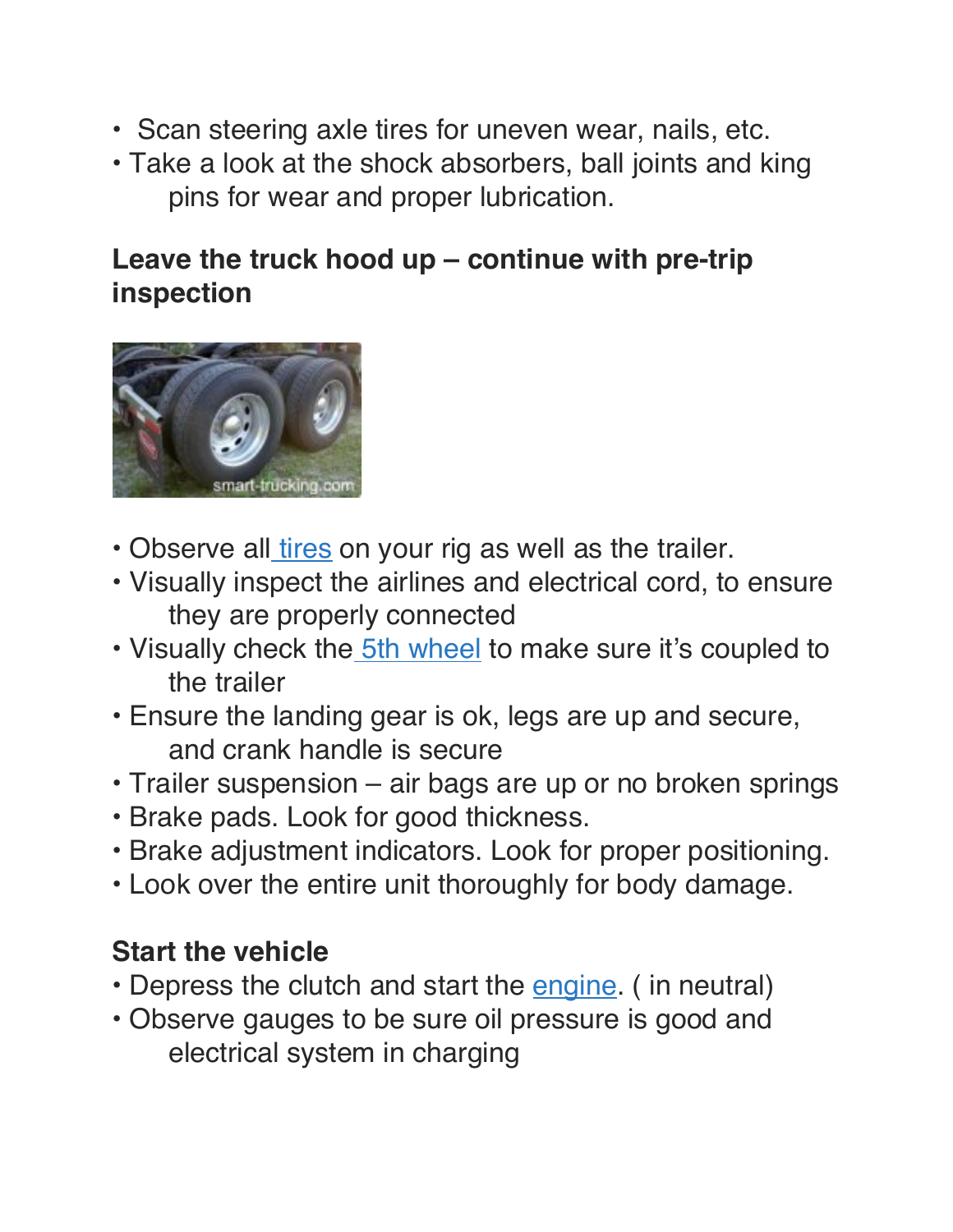- Gently ease the clutch out slowly and carefully, just in case there's a problem (if you do this too quickly, you could launch yourself across the parking lot).
- Do not high idle the truck right away. Let it idle at 650 RPM
- Glance at the gauges again to ensure all is ok and air pressure is building.
- Turn on all lights and flashers and exit the vehicle.
- Do a visual of the motor, looking for leaks
- Observe belts for proper tension and that they are turning properly
- Close the hood and lock it down.

## **Circle check the vehicle again**



- Be certain all lights for proper function on truck and trailer.
- In the truck, use a piece of wood or find a way to depress the brake pedal, so the operation of the exterior lights can be checked
- Listen for air leaks as you walk around the unit.
- Remove the block of wood from the pedal, turn off lights not needed.